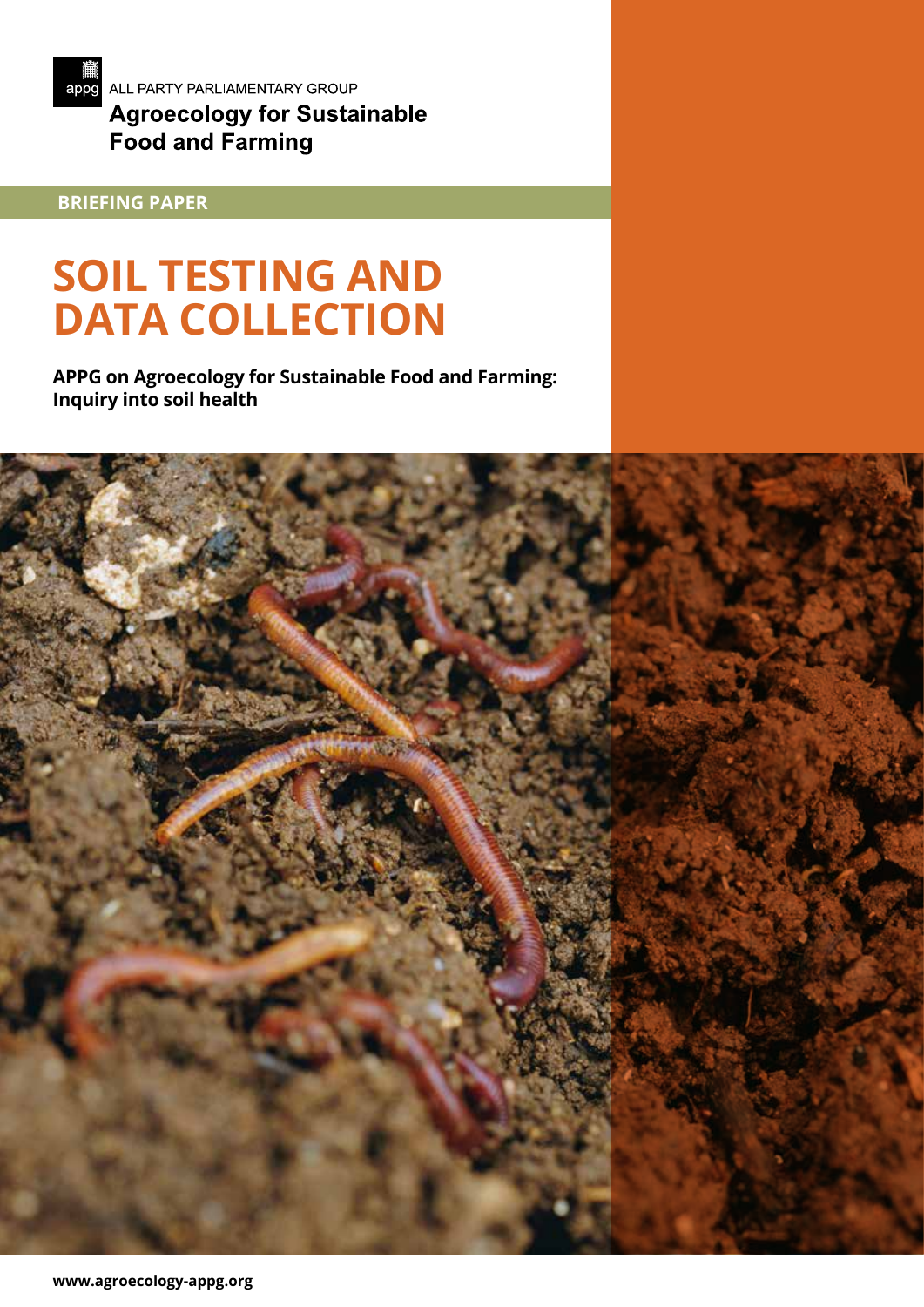# **APPG on Agroecology for Sustainable Food and Farming: Inquiry into soil health**

The APPG on Agroecology for Sustainable Food and Farming conducted an inquiry into soil health and protection in 2015/16, with a particular focus on agriculture. Evidence was heard across three oral evidence sessions from the following expert witnesses:

**Martin Rodgers** *(National Farmers Union)* **Peter Melchett** *(Soil Association)* **Prof. Andy Whitmore** *(Rothamsted Research)* **Lord Deben** *(Committee on Climate Change)* **Robert Askew** *(land classification specialist)* **Prof. Steve McGrath** *(Rothamsted Research)* **Georgina McAllister** *(GardenAfrica)* **Vicki Hird** *(War on Want)* **Prof. Mark Kibblewhite** *(Emeritus professor, Cranfield University)*

Scheduled to appear but unable to on the day, the following also gave input to the inquiry:

**Graham Harvey** *(Agricultural journalist, author of The Carbon Fields)* **Prof. Tim Wheeler** *(Department for International Development)*

The inquiry panel was drawn from members of the APPG and included the following who put questions to the witnesses:

**Scott Mann MP Simon Hoare MP Jeremy Lefroy MP Rebecca Pow MP Daniel Zeichner MP Baroness Miller of Chilthorne Domer Baroness Young of Old Scone Lord Cameron of Dillington**

The report below is based on the evidence heard during the inquiry as well as additional information provided to the panel.

# **WHAT IS HEALTHY SOIL AND WHY SHOULD IT BE MEASURED?**

Soil degradation has negative consequences for both farmers and the wider public, as explained by Professor Kibblewhite and others. Farmers and land managers require clear evidence of the effectiveness of changes in management practice.1 At the same time the effects of soil degradation on the climate, environment and public purse all need to be quantified if possible. Testing and measuring soil condition, quality and change is therefore a key part of improving soil health and encouraging better management.

Unfortunately there is no single clear definition of a health soil, largely because soil performs a great many functions and varies a great deal from place to place. As a result one definition of soil health is the ability of soil to perform the functions required of it. Despite this lack of agreement it is generally accepted that measuring changes in the soil is a necessary to attempt to improve it, either at the local or national level.

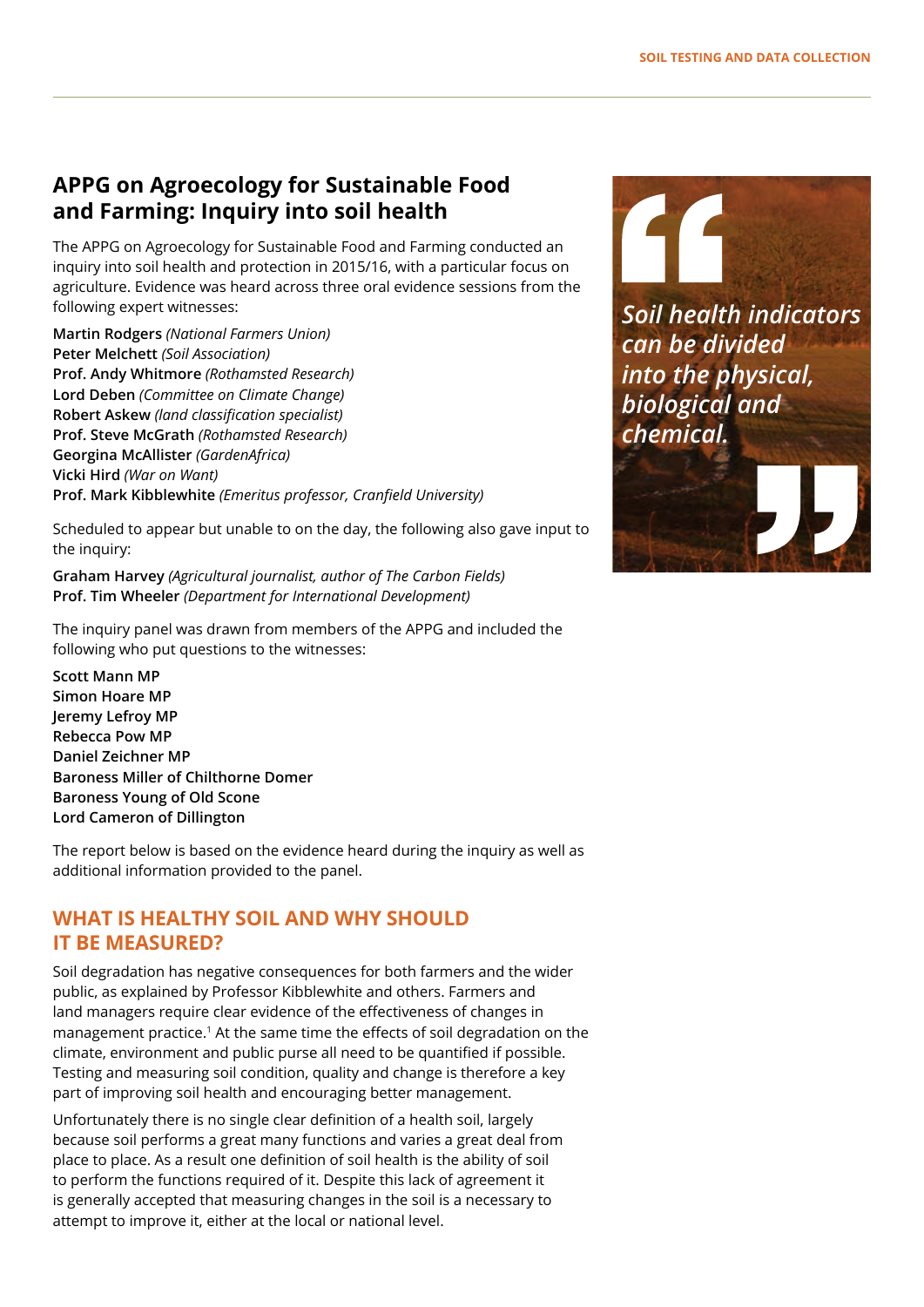## **SOIL TESTING FOR FARMERS AND LAND USERS**

Soil health indicators can be divided into the physical, biological and chemical. All are important and all interact. So for example the chemical makeup of the soil affects both the biological activity and the physical status of the soil (e.g. soils high in magnesium become easily compacted).

One way of determining land quality is through the agricultural land classification which is based on an analysis of the suitability of the land for growing crops and used as a guide in planning and development. The land classification is largely based on permanent characteristics of the land such as soil type or topography. In contrast, soil condition is a measure of how close the soil is to achieving optimal potential given the original quality of the soil. This condition can change more rapidly, through poor land management causing soil erosion or loss of fertility, or improved through addition of fertilisers or organic matter. It is this condition of the soil which most tests aim to measure.

There are many different ways to test the soil depending on what is being measured and how easy it is to measure it. Physical indicators are perhaps the easiest to test on site through visual tests. Digging holes or pits and examining the soil can give an indication of its structure and how compacted it is. More sophisticated tests, such as of soil density, can give a more accurate indication of compaction levels. An awareness of the basic physical structure of the soil can give a basic overview of where there are problems such as waterlogging or erosion.

Chemical indicators such as the levels of macronutrients (nitrogen, phosphorus and potassium), the pH and more detailed analysis of trace elements largely need to be done in a laboratory, though basic chemical analysis is reasonably cheap and accessible. Basic chemical information is useful for determining fertiliser strategies and is often used as the justification for fertiliser use and levels. Greater detail is usually only sought in response to specific problems, where a chemical deficiency is suspected.

Witnesses led us to the conclusion that biological indicators are the hardest to measure but are the most useful. An earthworm count is an easy way to gauge the approximate level of biological activity – the more earthworms the more likely there are to be additional micro-organisms in the soil. Earthworm counts also give an overview of the likely biological activity of the soil. Another indicator of biological activity in soil is the soil organic matter (SOM) content, which can be tested in a laboratory. The results can reveal how much organic matter is in the soil and give an indication of how much it can be increased (showing the proportions of SOM that are stable or inert and therefore unlikely to quickly decompose and be available to micro-organisms). More sophisticated testing can also include biological indicators such as micro-organism activity.

#### **HOW CAN SOIL TESTING BENEFIT FARMERS?**

Cross-compliance rules within the Common Agricultural Policy require a soil risk assessment of the farm and creation of a soil management plan. This involves identifying areas of highest risk and tend to concentrate on the most obvious physical factors (signs of erosion, flooding, compaction or waterlogging for example). These measures were described in evidence to the APPG by both Lord Deben and the Soil Association as the bare minimum, and better than nothing. But they were also criticised for the many damaging practices

*Measuring and monitoring are necessary as guides to improving farm management and practices...*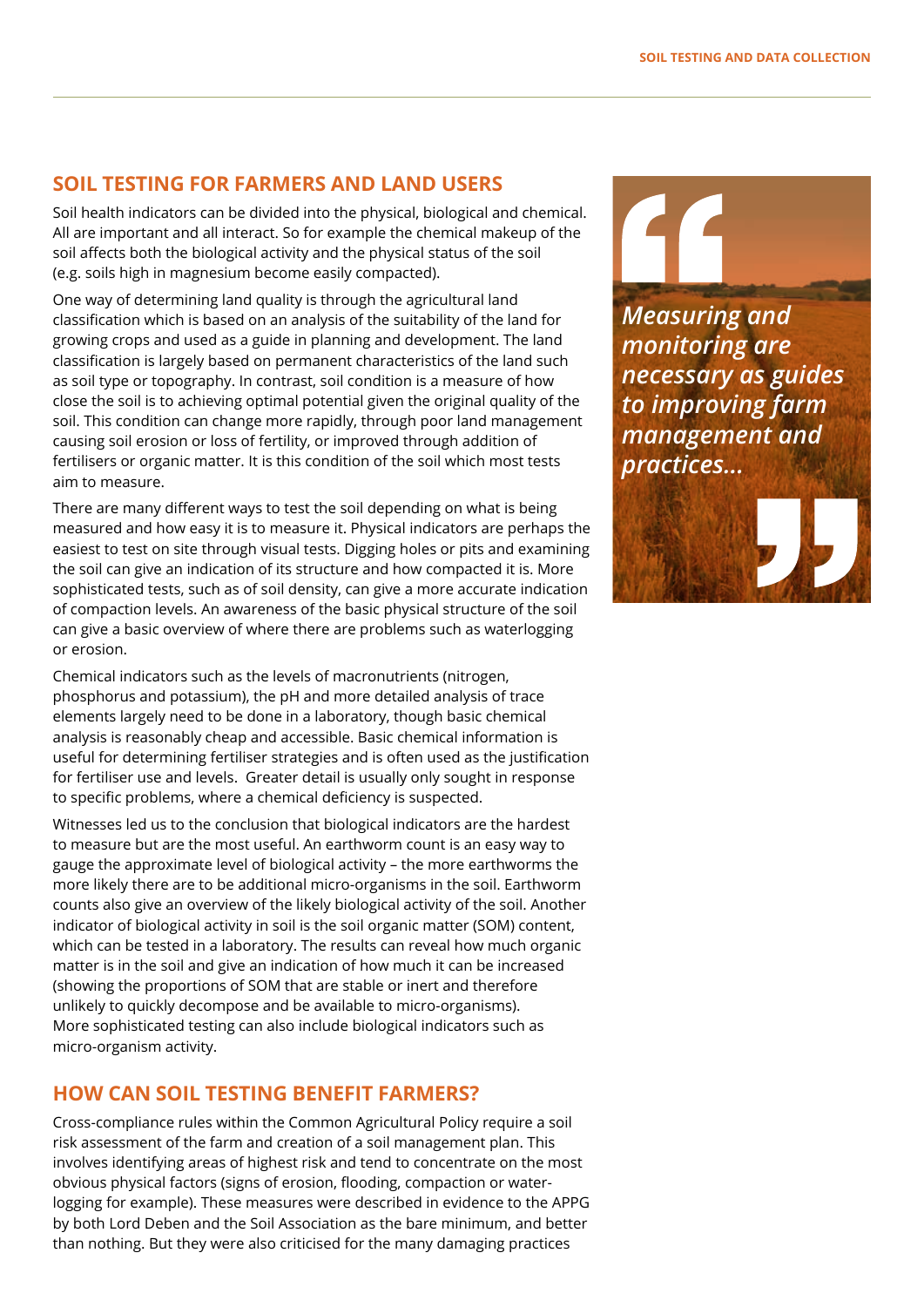that they do still permit, for example they allow leaving maize stubble over winter to avoid bare soils, something which both the Maize Growers Association and AHDB (The Agricultural & Horticultural Development Board) advise against as an inadequate management to prevent erosion.<sup>2</sup>

Measuring and monitoring are necessary (though not sufficient) as guides to improving farm management and practices. Some testing will readily lend itself to practical land management options, such as a macronutrient deficiency which can be remedied by adding fertiliser. Others, such as low SOM content, can take decades of interventions before a change is noticed.

The NFU emphasised that testing needs to be carried out consistently and rigorously to be of benefit, for example ensuring that samples are taken from the same place when measuring change. Visual tests can give a good indication of soil quality, including evaluating plant health as a proxy for soil quality. Simple tools, such as charts against which to compare soil samples visually, can increase the utility of visual tests. Even when sophisticated chemical or biological tests are used, these should be combined with visual checks, such as pit digging, so that farmers increase their overall awareness of the health of their soils.

The Soil Association explained that techniques to increase SOM are not complicated or controversial, relying on practices that hold nitrogen in the soil (e.g. cover crops grown over winter which are then incorporated back into the soil or the use of plants with denser or deeper roots). The barrier to carrying out these practices is more financial, with a lack of incentives for farmers to take action to improve their soil quality in the long term, even if they are aware of soil deficiencies.

There are such incentives out there, including the organic regulations and market, which encourage precisely the sorts of activity likely to improve soil health. Other interventions include the possibility of requiring soil testing at the beginning and end of agricultural tenancies, along with requirements for the soil to be kept in as good condition as it was at the start of the tenancy. This is something the Crown Estates are piloting, and could be expanded if dilapidation covenants in tenancies for soil degradation were included.

## **HOW COULD REGIONAL/NATIONAL SOIL DATA BE GATHERED AND MONITORED. WHAT COULD THIS TELL US – COULD IT DIRECT POLICY?**

There are a number of gaps in our knowledge about the soil and changes to it. For example the lack of national surveys looking at soil loss to erosion mean we do not know currently the effects of different land uses and farming practices on soil loss. Similarly there is little availability of evidence on compaction, in part due to the difficulty of measuring it as it occurs at different levels in the soil.

The NFU, in evidence to the APPG, highlighted the problem of monitoring data for the farming industry due to the number of actors involved. So while retail has five or six large players, whose combined data on key indicators would give a good overall picture of the industry, farming consist of thousands of individuals. Gathering data from all of them which can be compared and amalgamated to produce an overall view is much harder. The process is therefore potentially costly, and can take a long time for changes to be recorded.



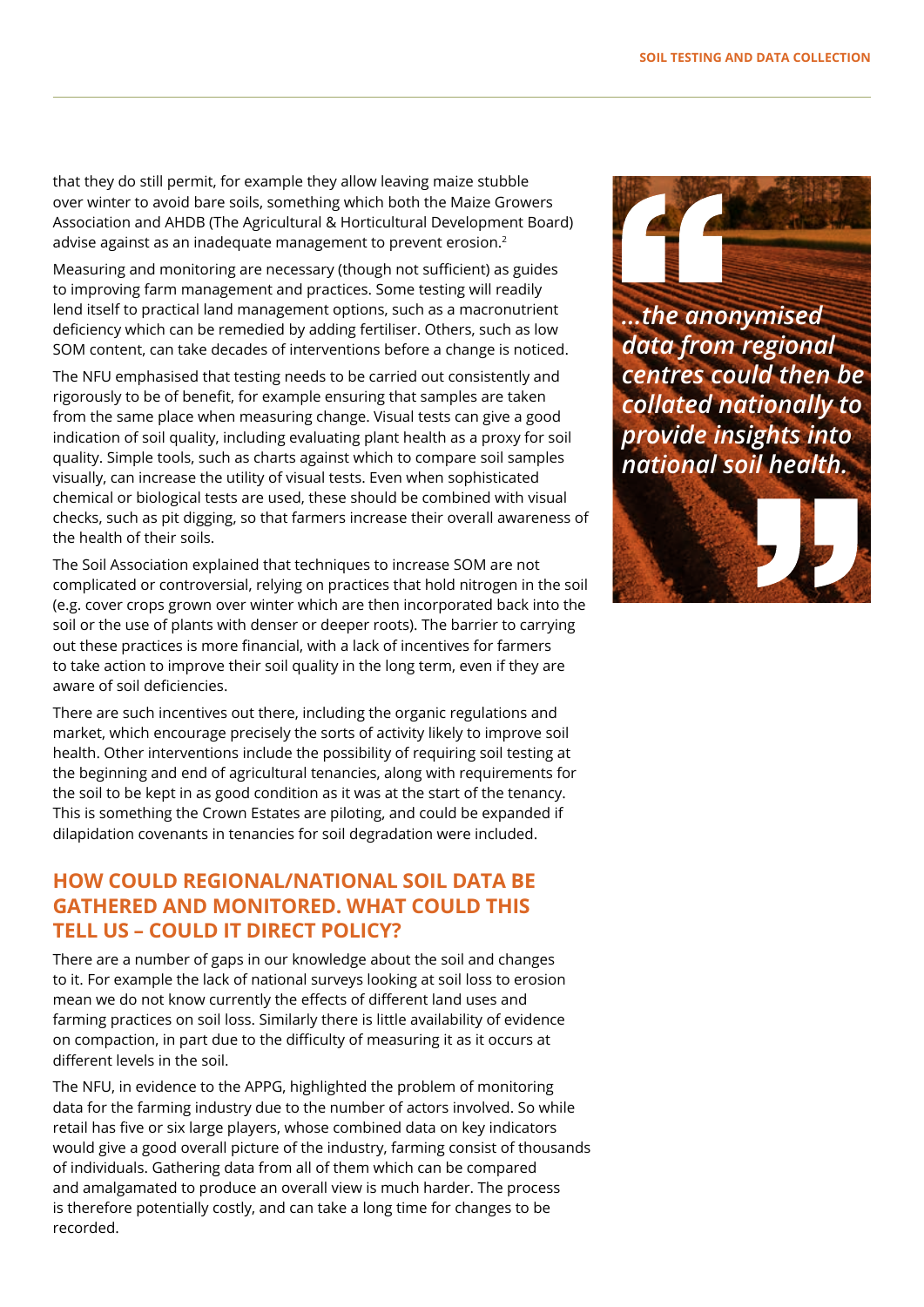Professor Kibblewhite cited the example of France, which has an extensive testing regime carried out by the government and so has a good dataset on the country's soil. This would be hard to emulate in the UK, given the unlikelihood of the government being willing or able to undertake such an elaborate and large scale scheme. There are other options, however, one of which, described by Professor Kibblewhite, would be to collate data in a series of regional data centres. Much of the data is already gathered by farmers, using increasingly sophisticated technology, but is not usually shared as it is seen as private. The would use sophisticated analytical tools to extract relevant information which would have utility for farmers in that region (such as comparisons against neighbours). This would act as an incentive for farmers to pay for the data to be collected and analysed. An additional advantage would be that the anonymised data from regional centres could then be collated nationally to provide insights into national soil health. Precedents exist, such as the national biodiversity network, which many farmers feed into.

# **POLICY RECOMMENDATIONS**

- Create a long term target to increase soil organic matter content at the national level. This target could be set as a national average, so that some soils would need to increase their levels while those such as peat, which already have high organic matter contents, need not be affected or could be the subject of additional targets to increase the average SOM level. This is easy to measure and a positive indicator of soil health. The achievement of this objective would require the adoption of a suite of best practice measures, which would serve to protect and improve soils over the long term.<sup>3</sup>
- Use CAP Pillar 2 measures to target soil directly and to encourage and financially incentivise farmers to improve soil health by increasing SOM content. One option could be agroforestry, which has the added benefit of diversifying business and so increasing financial stability.
- Soil condition should be captured as part of the asset value of land. This would give a financial incentive for tenants, and possibly owners, to maintain that condition.

appg

ALL PARTY PARLIAMENTARY GROUP **Agroecology for Sustainable Food and Farming** 

#### **Contacts**

Email: agroecology.appg@gmail.com Baroness Miller of Chilthorne Domer: 0207 219 3000 www.agroecology-appg.org @APG\_Agroecology

<sup>1</sup> See APPG Soil Briefing 2

<sup>2</sup> http://dairy.ahdb.org.uk/news/technical-articles/october-2015/managing-maize-stubble/#.Vs3dL5OLQdU <sup>3</sup> One example of a n effective national target is the UK's emissions reduction target, by way of the Climate Change Act 2008, which has received widespread support and bought immediate changes in practice and in policy.